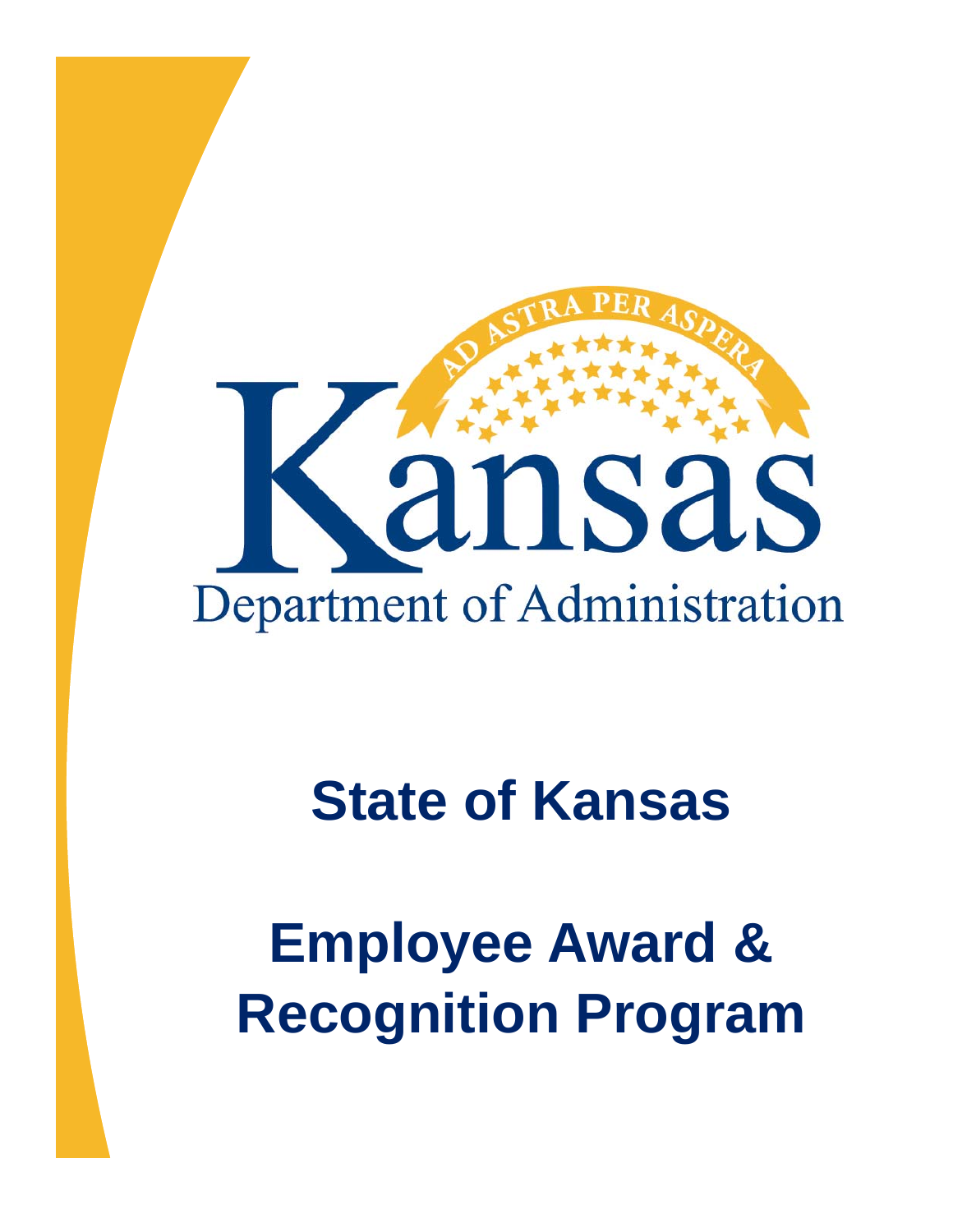#### **Purpose**

The program provides an employee award and recognition system authorized by K.S.A. 75-37, 105. The program is designed to recognize an employee's contribution to the objectives of the agency and state government through excellence in performance and service.

# **Award Categories**

Agencies may select from the following award categories when establishing an award and recognition program depending on the agency mission, goals, and resources.

Distinguished Accomplishment: A notable event or achievement that is significant in scope, effort, or impact on government operations or service to citizens.

Meritorious Service: Execution of the duties of the position far beyond the service level commonly expected by the employees' customers that is of great benefit to, or reflects highly on, the agency or the state.

Innovation: Significant process improvement or removal of barriers that prevent improvement of products or services.

Kansas Quality Management: Exemplary use of the principles, practices, and tools of Kansas Quality Management.

Volunteerism: Outstanding levels of service outside the normal work hours to a non-profit organization dedicated to service, charitable, humanitarian, or philanthropic causes.

Length of Service: Recognition of notable anniversaries in service to the State of Kansas, which include at least 10, 20, 30 or 40-year anniversaries. Agencies may order service pins using the state contract or may use other forms of recognition. The Office of Personnel Services (OPS) in the Department of Administration will coordinate award presentations for 40 and 50 years of service.

These optional award categories indicate achievement well beyond the norm. In general, the minimum required level of achievement should not be so high as to be unattainable by employees who are generally recognized as performing in an outstanding manner, nor so low that the awards lose significance by being easily attainable.

# **Award Categories**

All regular, classified and unclassified employees, and employees in unclassified temporary benefits eligible positions may be nominated and employees may be nominated for awards individually or as part of a group or team under each category. Probationary employees may be nominated only if they are nominated as part of a group.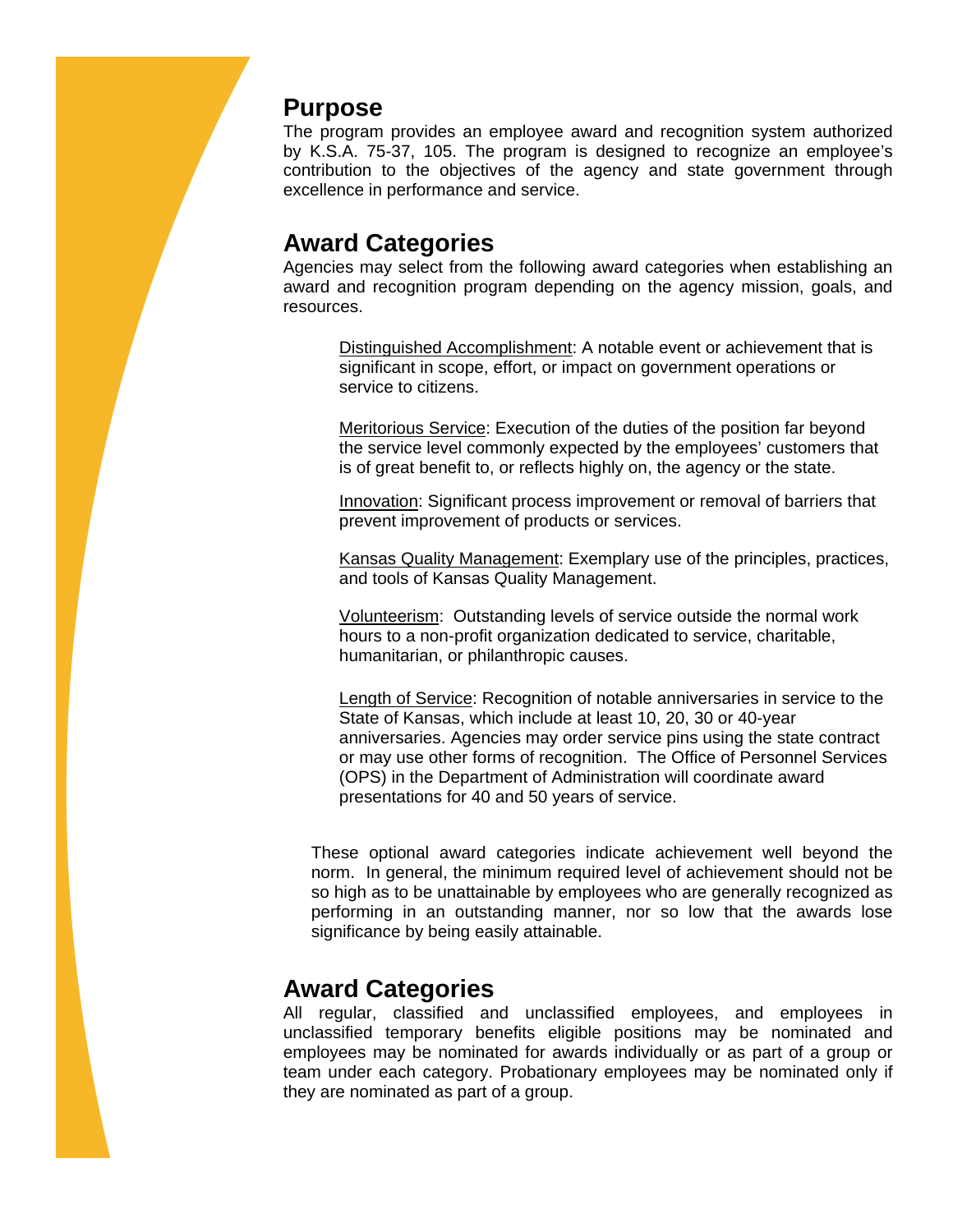# **Award Types**

Agencies can provide monetary and/or nonmonetary awards to employees. The total gross value of all monetary and nonmonetary awards to a single employee under this program during a fiscal year must not exceed \$3,500.

Monetary awards are cash awards and may be given for all award categories.

All monetary awards must meet the conditions for a discretionary bonus set out in 29 C.F.R. 778.211, except for the Innovation Award under the Employee Suggestion Program, which is nondiscretionary. The monetary award must meet each of the following conditions in order to qualify as a discretionary bonus:

- The agency head retains total discretion both as to the fact of an award and as to the amount and nature of any award;
- The amount or nature of an award, if any, is determined by the agency head without prior promise or agreement;
- The employee has no contract right, express or implied, to any award; and
- The award is not paid pursuant to any prior contract, agreement, or promise.

In effect, discretionary awards are not anticipated or expected by an employee. For example, if an employee, knows that an award will be given if he or she does "x, y, and z", the award becomes nondiscretionary. This type of award is not allowed under the Employee Award and Recognition Program.

Nonmonetary awards include awards such as gift certificates, plaques, certificates of achievement, trophies, cups, mugs, shirts, sweatshirts, caps, and miscellaneous items such as tools, electronics, radios, etc. Nonmonetary awards can be used to recognize employees for all award categories.

# **Employee of the Quarter Program**

Each agency shall implement an Employee of the Quarter Program, whereby an agency employee is recognized by the agency as the outstanding employee for that quarter. Employees will be recognized for their efforts in the previous quarter, as follows:

- Recognition in February for efforts and accomplishments in the 4th Quarter (October—December) of the previous year;
- Recognition in May for efforts and accomplishments in the 1st Quarter (January—March) of the current year;
- Recognition in August for efforts and accomplishments in the 2nd Quarter (April—June) of the current year; and
- Recognition in November for efforts and accomplishments in the 3rd Quarter (July—September) of the current year;

Employees recognized as the Employee of the Quarter will receive a monetary award presented to them by the agency head of the agency in which they work, and have the opportunity to meet and have their photograph taken with the Governor. The amount of the award shall be between \$250 and \$1,000, as determined by each agency. Once determined, the amount will remain fixed for each employee recognized as the Employee of the Quarter.